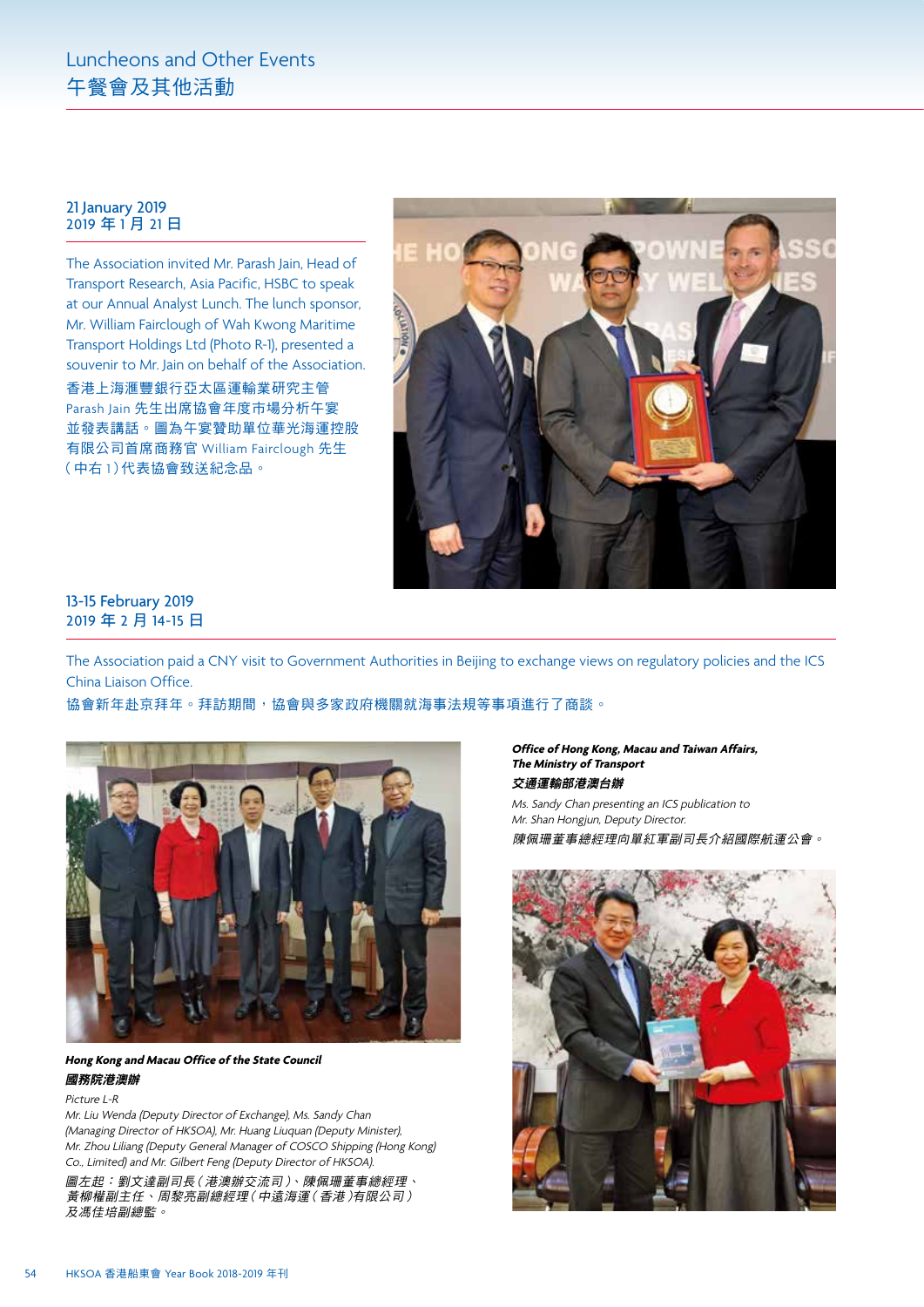

# **The Office of the HKSAR Government in Beijing** 香港特區政府駐北京辦事處

Visit to Mr. John Leung, the Director (middle) and Mr. Desmond Wong, Senior Administrative Officer (right). 拜訪梁志仁主任(圖中)及高級 政務主任黃志珩先生(圖右)。







### 20 February 2019 2019 年 2 月 20 日

Mr. Jack Hsu, the Association Chairman led a delegation to pay a CNY visit to Mdm Qiu Hong, Deputy Minister of CPG Liaison Office in HKSAR.

協會主席許積皐先生率協會代表團新春拜訪中聯辦 副主任仇鴻女士。

#### 22 February 2019 2019 年 2 月 22 日

The delegation paid a CNY visit to the Commissioner Office of the Ministry of Foreign Affairs in the HKSAR and was received by Mr. Yang Yirui (middle), the Deputy Commissioner.

協會主席許積皐先生率協會代表團新春拜會外交部駐港 特派員公署楊義瑞(圖中)副特派員。